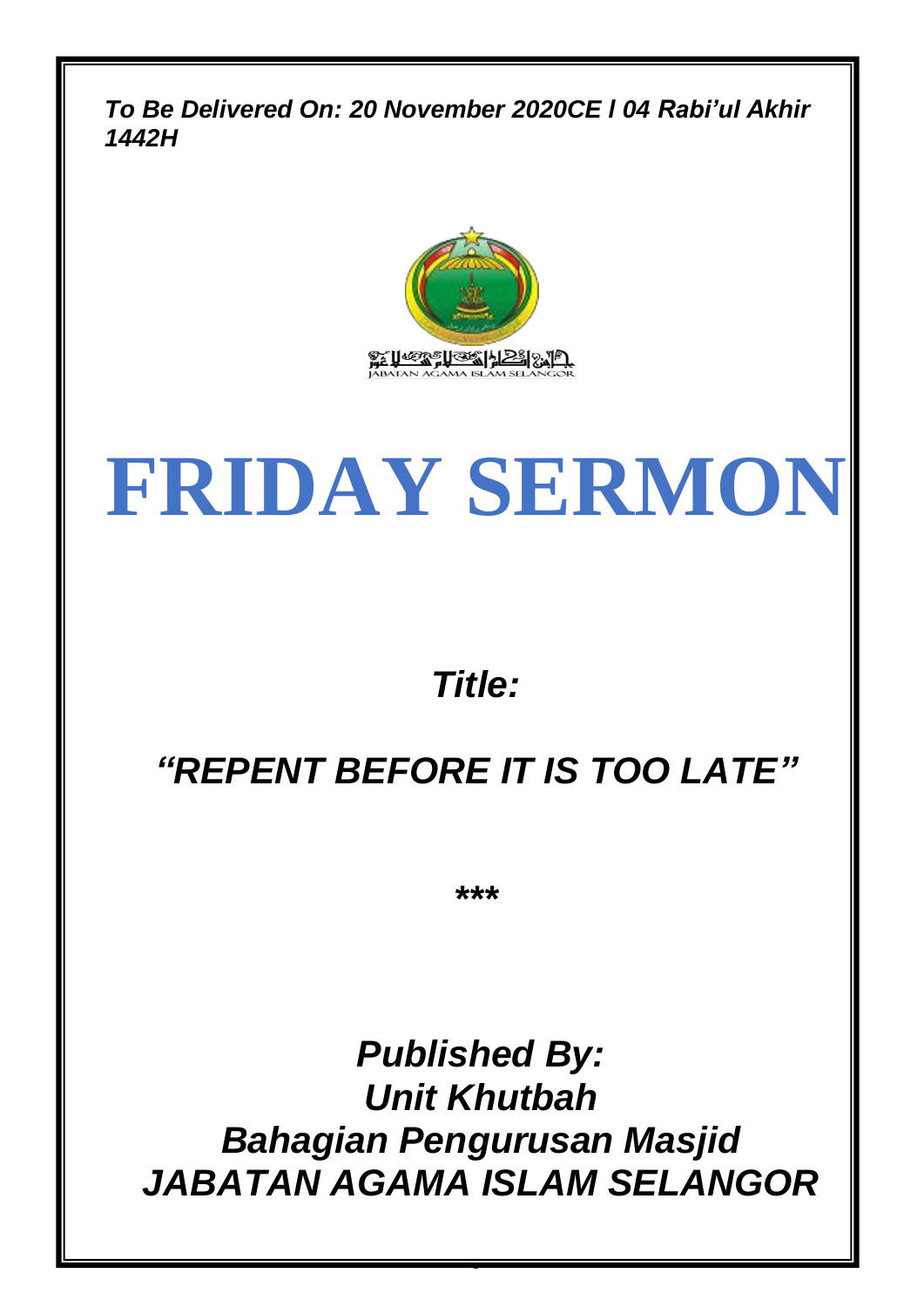# *"REPENT BEFORE IT IS TOO LATE"*

اَلْحَمْدُ لِلَّهِ الْقَائِلِ:فَقُلْتُ ٱسْتَغْفِرُواْ رَبَّكُمْ إِنَّهُو كَانَ غَفَّارَا ِ<br>آ و<br>و ់<br>ត  $\overline{\phantom{a}}$ ْ  $\overline{\phantom{a}}$  $\frac{1}{2}$ ْ ارؔ بہ<br>• ف  $\ddot{\cdot}$ غ  $\ddot{\cdot}$ ن ر<br>م م<br>لم*أو* كا و<br>لم ى<br>بە بَّڪُمۡۚ إِنَّ إ  $\frac{1}{2}$ ر ِرِ ځُفِرُوا رَ ْ ُ  $\ddot{\cdot}$  $\ddot{\phantom{0}}$ قَلْتُ اسْتَ  $\ddot{\phantom{0}}$ و<br>م∗ ہ<br>1 ور  $\ddot{\cdot}$ ف  $\binom{1}{1}$ 

ا<br>ا أَشْهَدُ أَنْ لَّا إِلَهَ إِلاَّ اللَّهُ وَحْدَهُ لاَ شَرِيكَ لَهُ وَأَشْهَدُ أَنَّ مُحَمَّدًا ۫<br>•  $\tilde{\epsilon}$ ٍ<br>و َ<br>زار<br>ر ْ َ ં<br>ત  $\tilde{\mathbf{r}}$  $\frac{1}{2}$ ً<br>ا ل<br>ا )<br>ጎ ا<br>م  $\sum_{i=1}^{n}$ ِ<br>ُا ر<br>په ْ  $\tilde{\mathbf{z}}$  $\frac{1}{2}$ ر<br>پر َ ِ  $\mathbf{r}$  $\lambda$  $\frac{1}{2}$ َ<br>ا  $\tilde{\cdot}$ و<br>گ ا الم  $\ddot{\phantom{0}}$ عَبْدُهُ وَرَسُوْلُهُ. اَللَّهُمَّ صَلِّ وسَلِّم عَلَى سَيِّدِنَا مُحَمَّدٍ وَعَلَى  $\frac{1}{1}$  $\overline{\mathbf{1}}$ َ<br>م  $\frac{1}{1}$ تا<br>ج و<br>ر<br>ر ا<br>آ ہ<br>آ و<br>ا بـــو<br>ا ֦֧֦֦֦֦֦֦֦֦֦֦֦֦֦֦֦֦֦֦֦֦֦֦֦֦֦֦֦֦֦֦֝֝ و<br>م  $\ddot{\phantom{0}}$  $\frac{1}{2}$ ً<br>ٌمُ ٍ<br>و ۫<br>ؙ ً<br>م  $\overline{\mathbf{1}}$  $\frac{1}{2}$  $\tilde{\cdot}$ <u>لم</u> ن<br>م )<br>ጎ آلِهِ <sub>ـُ</sub> وَصَحْبِهِ <sub>ـُ</sub> أَجْمَعِيْنَ.  $\ddot{\mathbf{r}}$ ֦֧֦֦֧֝<u>֦</u>  $\ddot{\phantom{0}}$ ْ  $\tilde{\mathbf{a}}$  $\frac{1}{2}$ 

آ ي ، ف د ع ا ب م أ ون ِم ل سْ ُْ  $\frac{1}{1}$  $\ddot{\cdot}$ و<br>ا ំ<br>រ  $\ddot{\cdot}$ لة<br>م  $\sum_{i=1}^{n}$  $\ddot{\phantom{0}}$ ›<br>ለ أَيُّهَا الْمُسْلِمُونَ اِتَّقُواْ اللَّهَ، أُوْصِيكُمْ وَإِيَّايَ بِتَقْوَى ِ<br>پاس<br>رو ُ<br>ُو  $\frac{1}{2}$  $\tilde{\cdot}$ ֦֧֦֧֦֧֦֧֦֧֦֧֦֧֦֧֦֧֦֧֦֧֦֧֦֧֦֧<br>**֧**֧֓֘  $\frac{1}{2}$ **ٍ**<br>-ان<br>ا  $\vdash$  $\tilde{\cdot}$ ر<br>م ֦֧֦ ُ ِ<br>لم ا<br>ا ֦֧֦֧֦֧֦֧֦֧֦֧֦֧֦֧֦֧֦֧֦֧֜֜֓֓<br>**֧**  $\frac{2}{1}$ لة<br>م .  $\ddot{\phantom{0}}$ ؾٞڨۛٞۅڹؘ **ہیں** ار<br>مو ہ<br>ا اللهِ فَقَدْ فَازَ الْمُ  $\ddot{\cdot}$  $\ddot{\cdot}$ ْ  $\frac{1}{2}$  $\ddot{\cdot}$ 

قَالَ اللَّهُ تَعَالَى: ً<br>ام  $\frac{1}{2}$  $\frac{1}{2}$ و<br>الم ا<br>آ  $\ddot{\mathbf{r}}$ ِ<br>آک قُوا اللَّهَ <u>ہ</u><br>ا ور ِ<br>په نُوا اڌّ <u>ہ</u><br>ا ُ  $\frac{1}{2}$ ام ्<br>द ء ِينَ ِ<br>آ ا الَّذِ ر<br>م ه و<br>د سَ<br>ڊ ِ<br>ج  $\overline{\mathcal{L}}$ ِ<br>د بد ر<br>1 َل ر<br>ہ اتِهِۦ و  $\frac{1}{2}$ ؞ٛ؞ۧ<br>تق و<br>په ِ<br>په قة  $\overline{\phantom{a}}$ ح  $\ddot{\cdot}$ سُلِمُونَ و  $\ddot{\phantom{0}}$ و<br>مما نتُم مَّ و<br>په ِ<br>ج أ  $\frac{1}{c}$ و ِ<br>آ َِل إ ِ<br>پ تَمُوثُنَّ إِلَّا وَأَنتُم مُّسۡلِمُونَ ۞ و<br>په و 2

# **Dear blessed Muslims,**

Let us altogether strive to increase our *taqwa* of Allah *Subhaanahu Wa Ta'aala* by diligently performing all of His Commands and avoiding all of His prohibitions. May our lives become blessed by Allah by attaining *barakah* (blessings) in this world and the Hereafter.

Today I would like to discuss upon a *khutbah* titled *"REPENT BEFORE IT IS TOO LATE."*

# **Dear blessed audience,**

 $1$  Nooh 71:10.

<sup>2</sup> Aal-'Imraan 3:102.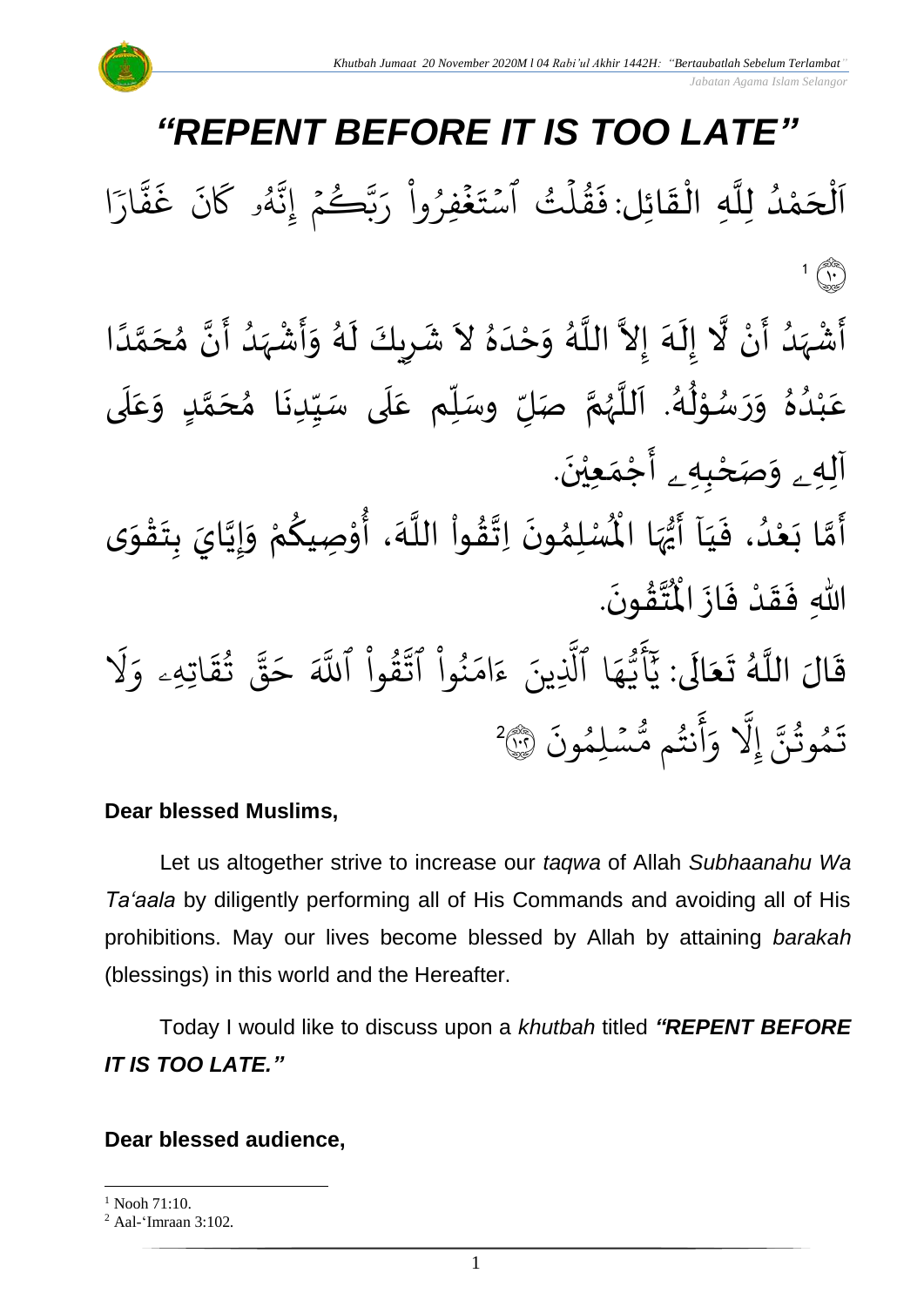

Every human being cannot escape from committing mistakes and sins, but the question is how far do we actually strive to avoid it and remain determined in performing *tawbah* (repentance) and not repeating it again. There are those within the Muslim *ummah* that are lackadaisical when it comes to this matter. Moreover, some are aware of the sins being committed but kept on procrastinating their repentance by giving various excuses, though the sins and acts of disobedience committed will not bring true peace within the soul of the doer. This was explained in the *hadeeth* of Waabisah bin Ma'bad *radiyAllaahu 'anh*, where Rasulullah صلى الله عليه وسلم

### <sub>ይ</sub> اَلْبِرُّ مَا اَطْمَأَنَّتْ إِلَيْهِ النَّفْسُ وَاَطْمَأَنَّ إِلَيْهِ الْقَلْبُ وَالْإِثْمُ ֦֧֦֧֦֧֦֧֦֜֜֜<br>֧֢ׅ֧֦ ِ ֦֧֦֧֦֧֦֧֦֧֦֧֦֧֦֧֦֧֦֧֦֧֦֧֦֧֦֧֦֧֦֧֦֧֝֟֓֓֓֟֓֓֟֓֟֓֟֓֓֟֓֓֟֓<br>**֧**  $\frac{1}{2}$ ُ ់<br>(  $\frac{1}{2}$ ֦֧֦֧֦֧֦֧֝<u>֦</u> ំ<br>រ  $\tilde{\mathbf{r}}$  $\frac{1}{2}$ ن<br>•  $\frac{1}{2}$  $\frac{1}{2}$ ֦֧֦֧֦֧֦֧֦֧֦֧֦֧֦֧֦֧֦֧֦֧֦֧֝֟֓֓֟֓<br>**֓**  $\overline{\phantom{a}}$  $\frac{1}{2}$ ٍ<br>ب ֧֦֧֘֒<u>֚</u> اتا<br>پ ْ  $\tilde{\mathbf{r}}$  $\frac{1}{2}$ انة<br>ا  $\frac{1}{2}$  $\frac{1}{2}$ ֦֧֦֧֦֧֦֧֦֧֦֧֦֧֦֧<br>**֞** َ  $\frac{1}{2}$  $\frac{3}{2}$ بر ْ  $\overline{\phantom{a}}$ مَا حَاكَ فِي النَّفْسِ وَتَرَدَّدَ فِي الصَّدْرِ وَإِنْ أَفْتَاكَ النَّاسُ .<br>. اتا<br>ج ا<br>د  $\ddot{\phantom{0}}$ ٝ<br>ۣ  $\frac{1}{2}$ ْ  $\frac{1}{2}$ ْ اتا<br>د د  $\sim$ تا<br>م  $\ddot{\phantom{0}}$  $\ddot{\phantom{0}}$  $\frac{1}{2}$ ֧֦֧֦֧֘֒<u>֦</u> انا ً<br>د  $\ddot{\phantom{0}}$  $\frac{1}{2}$

*"Righteousness is that with which the soul is tranquil and the heart is tranquil, but sin is that which rouses suspicion in the soul and is perplexing in the breast, even if people give you a decision in its favor." (Ahmad)*

This *hadeeth* reminds us that disobedience or sins committed, if they are not cleansed with *tawbah*, it will cause restlessness within the heart. Moreover, it will cause the heart to be engulfed with black spots if one does not hasten to repent and make *istighfaar* (seeking forgiveness) to Allah *Subhaanahu Wa Ta'aala*. This the great calamity that befalls the doer until the entire heart is all covered with the rust of sins, and by then, the heart will no longer receive the rays of light from Allah *Subhaanahu Wa Ta'aala*.

In the *hadeeth* of Abu Hurayrah *radiyAllaahu 'anh*, Rasulullah  $\equiv$  said: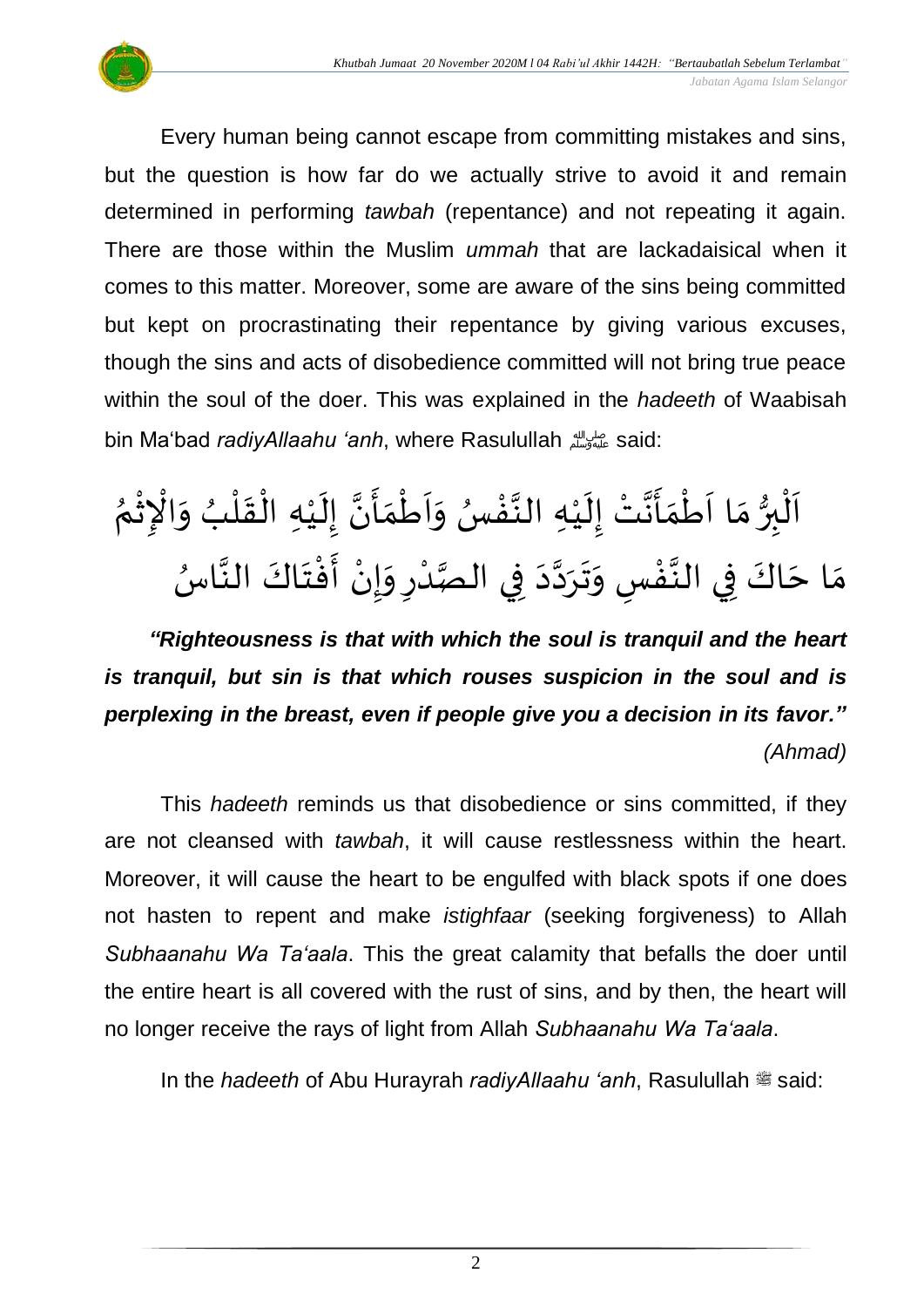

֧֦֧֦֧֦֧֘֒<u>֦</u> ُؤْمِنَ إِذَا أَذْ  $\frac{1}{2}$  $\ddot{\cdot}$  $\ddot{\phantom{0}}$ ْ<br>م  $\mathbf{r}$ إِنَّ الْمُؤْمِنَ إِذَا أَذْنَبَ كَانَتْ نُكْتَةٌ سَوْدَاءُ فِيْ قَلْبِهِ، فَإِنْ لة<br>• ْ  $\frac{1}{2}$ ់<br>**រ**  $\ddot{\phantom{0}}$ ْ ر<br>م  $\overline{\phantom{a}}$ ֦֧֦ ِ<br>نَبَ كَانَتْ نُكْتَةٌ  $\ddot{\phantom{0}}$ ؚ<br>م <sup>∂</sup>  $\ddot{\phantom{0}}$ ์<br>-<br>- $\ddot{\phantom{0}}$ ء<br>لم تَابَ وَنَزَعَ وَاسْتَغْفَرَ، صُقِلَ قَلْبُهُ ُ ់<br>(  $\frac{1}{2}$ ر<br>ر  $\frac{1}{2}$  $\ddot{\cdot}$ ِ<br>ْ ्<br>\*  $\frac{1}{2}$  $\overline{\phantom{a}}$  $\ddot{\phantom{0}}$  $\ddot{\phantom{0}}$ ر<br>م

*"When the believer commits sin, a black spot appears on his heart. If he repents and gives up that sin and seeks forgiveness, his heart will be polished."*

*(ibn Maajah)*

 $\frac{1}{2}$ 

### **Muslimin yang dirahmati Allah sekalian,**

It must be known that sins are divided into two, namely major and minor sins. Minor sins will be forgiven by Allah through all of righteous deeds performed such as the obligatory prayers, reciting al-Qur'an, and making *istighfaar*. While the major sins, they will not be forgiven by Allah except through sincere repentance with full regret and resolve to not repeat the sinful act again. This is what is known as *tawbah an-nasooha*. Therefore, every Muslim will only be forgiven after performing *tawbah an-nasooha*, hence it behooves every Muslim to know matters that are categorized as major sins.

Imaam adh-Dhahabi had listed in his work *"al-Kabaa'ir"* more than 70 types of major sins. Therefore, there is no reason for us to commit disobedience under the pretext of having no knowledge.

Every Muslim must be cognizant of the sins that they commit for when one is aware of his or her deed as sinful, then it will lead to regret, subsequently resulting in *tawbah* to Allah *Subhaanahu Wa Ta'aala*. This is because *tawbah* is a vast opportunity bestowed by Allah upon the believers and it becomes *waajib* (obligatory) for every Muslim to take advantage of this opportunity.

Allah *Subhaanahu Wa Ta'aala* mentions in verse 31 of soorah an-Noor:

3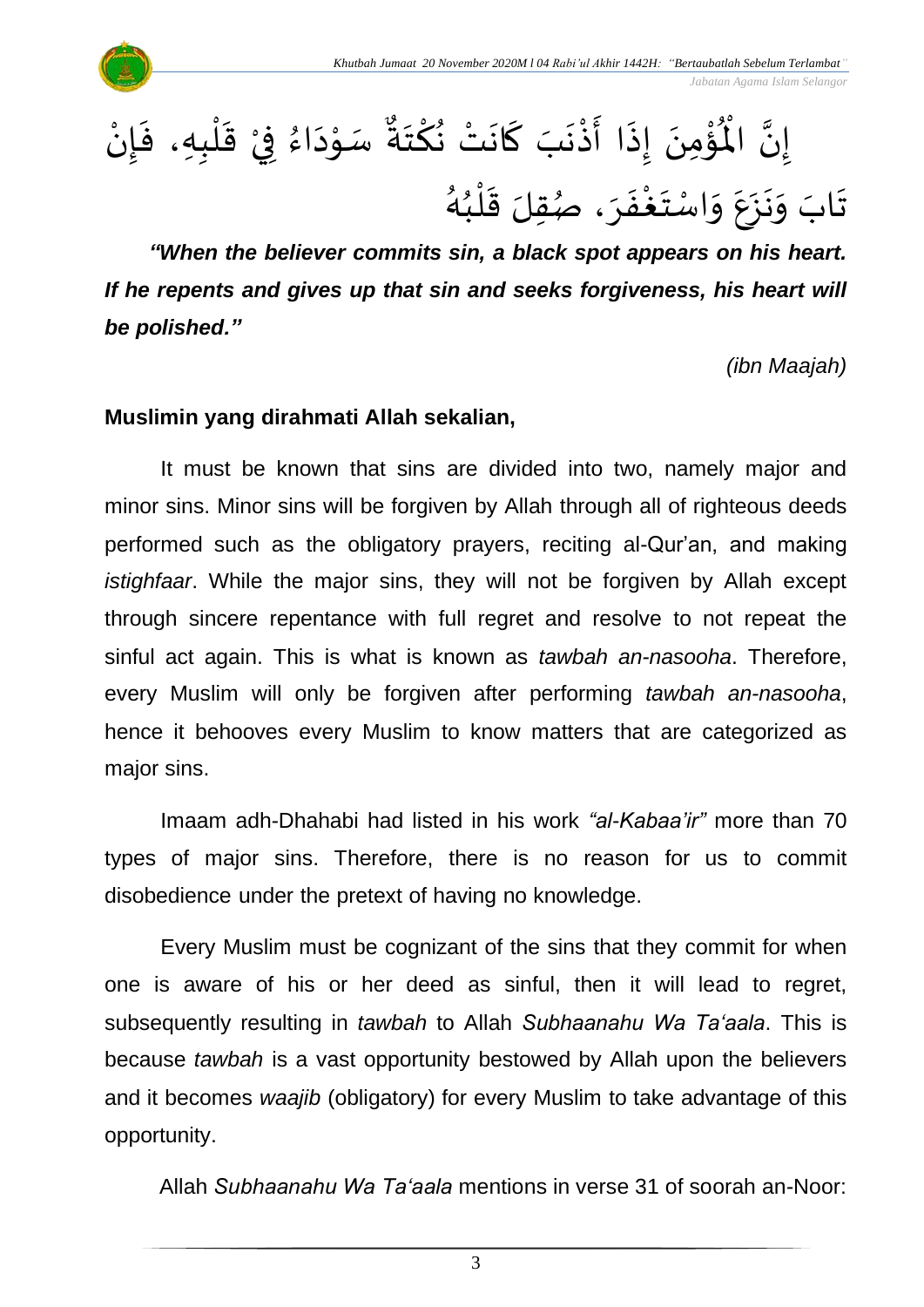

 $\ddot{\cdot}$ كُمْ تُفَلِحُونَ و  $\ddot{\cdot}$ و<br>په  $\frac{1}{2}$ ر ىر<br>ا  $\mu$  $\frac{1}{2}$ بر<br>ج .<br>ا ل  $\ddot{\cdot}$ الْمُؤْمِنُونَ ُ ہ<br>ء و ہ<br>1 ر<br>ک ه و<br>د ى<br>4 ِ<br>ج ا أ  $\frac{2}{\pi}$ ِيع ِ َجَ َّ اللَّهِ ر<br>1 َِل إ <u>ہ</u><br>ا ا  $\frac{1}{\epsilon}$ وَتُوبُوٓاْ إِلَى ٱللَّهِ جَمِيعًا أَيُّهَ ٱلْمُؤْمِنُونَ لَعَلَّكُمْ تُفْلِحُونَ ۞ ُو و<br>په

*"And turn to Allah in repentance, all of you, O believers, that you might succeed."*

Regarding this verse, Imaam ibn Katheer stated that among the true success and victory of a person is by performing the commands of Allah and His Messenger, as well as leaving out His prohibitions.

There are several methods for one to perform *tawbah*, among them:

1. Remorseful upon all of the sins committed. This is as mentioned in the *hadeeth* of 'Abdullah bin Mas'ood *radiyAllaahu 'anh*, where Rasulullah  $*$ said:



# *"Regret is repentance."*

*(Ahmad)*

 *Jabatan Agama Islam Selangor*

2. Determined to not repeat committing the same sin again.

3. Forsaking all of the sins and disobediences forever.

4. Making *tawbah* with *tawbah an-nasooha*, as Allah mentions in verse 8 of soorah at-Tahreem:

 $\frac{1}{2}$ و<br>بېڭىم و ِ<br>پ ر َ ََس ا ع ٰ  $\frac{1}{2}$ صُوحً و ِ<br>په بة<br>ذ ׇ֦֧֧֝<br>֧֛֛֧֧֧֧֧֧֦֧֧֦֧֦֧֦֧֦֧֦֧֦֧֦֧֦֧֓֝֓֝֓֝֝֓֝֓֝֓<br>֧ׅׅ֧ׅ֧֧֧֧֜֡֓֡֓֝ ة  $\tilde{\cdot}$ ور<br>وب  $\frac{1}{2}$  $\ddot{\cdot}$ ِ ت یہ<br>ا اللَّهِ .<br>ا َِل إ <u>ہ</u><br>ا ا  $\frac{1}{\epsilon}$ نُوا تُوبُوَّ ُو ور ُ<br>ا ُ ِ<br>م ام  $\tilde{\zeta}$ ء ِينَ ِ<br>آ ا الَّذِ ر<br>م ه و<br>د سَة<br>ب ِ<br>ج أ ِ<br>د بد  $\frac{1}{2}$ نڪُمُ و ِ<br>م ع ِ<br>م ِر بد<br>د ف ُكَ ن ي ِ<br>ج أ  $\frac{1}{2}$ اتِڪُمُ و ر<br>ع ِ<br>ِخ ں<br>س للہ<br>ج ِ سَيِّئَاتِڪُمْ وَيُدْخِلُڪُمْ جَنَّتٍ تَجْرِى مِن  $\frac{1}{2}$  $\tilde{\mathbf{r}}$ تِ تَجُ َّٰ ن<br>نم  $\tilde{\phantom{0}}$ ڪُمُ جَـ  $\frac{1}{2}$ و ر<br>آ ِخل د ي ہ<br>ا و<br>د ِ<br>ہ و ُو و<br>مر ٰ ِرِ نىچذ  $\ddot{\cdot}$ َ عَ<br>أ ا ٱۡل ر<br>م تِه  $\frac{1}{2}$  $\ddot{\phantom{0}}$ تَحْتِهَا ٱلْأَنْهَارُ...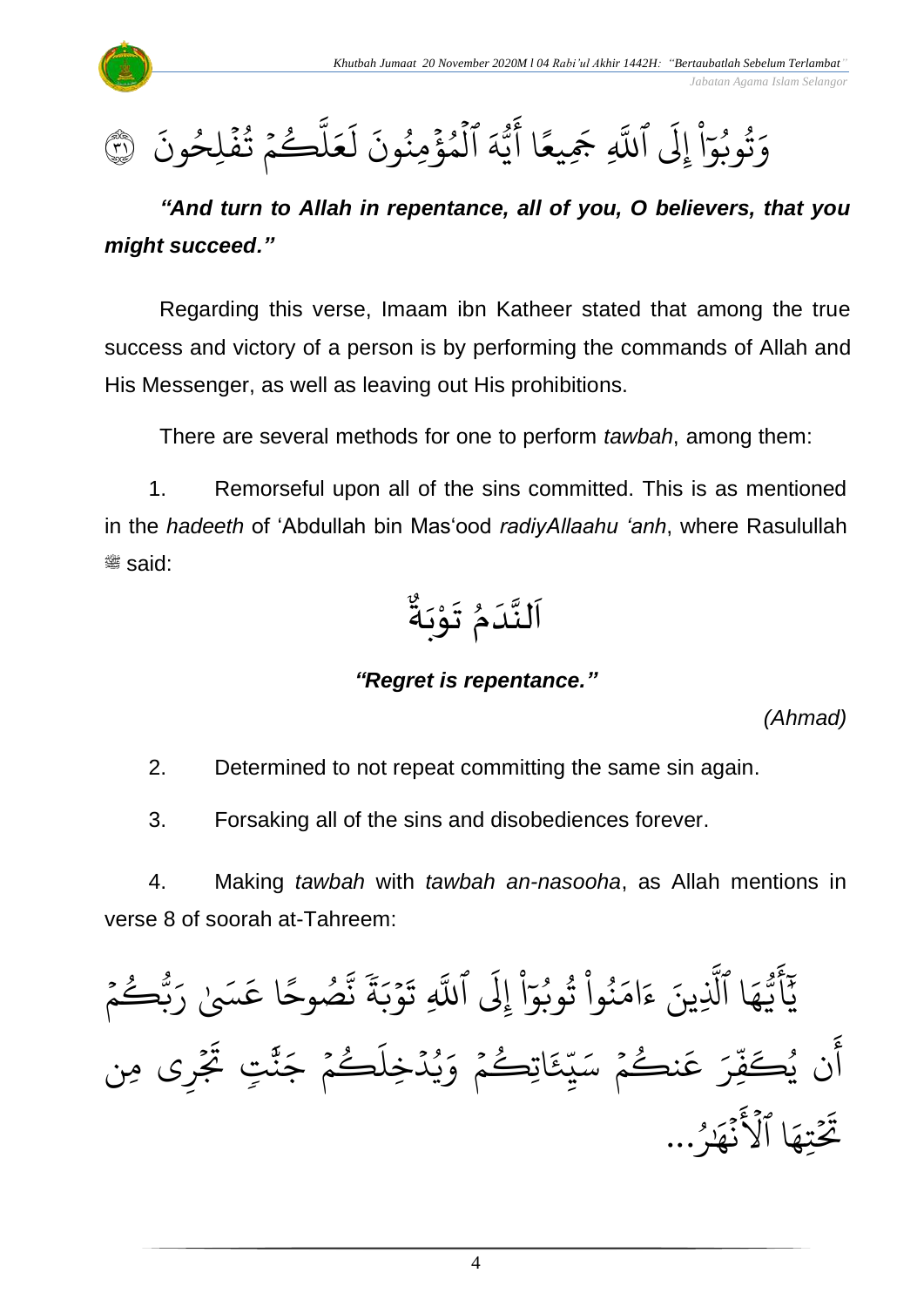

This verse is a call from Allah *Subhaanahu Wa Ta'aala* upon His slaves to return and repent unto Him, and Allah *Subhaanahu Wa Ta'aala* promised forgiveness upon all of the sins committed. Besides that, if the wrong committed is a sin against fellow human being, then one must first apologize and seek apology, as well as returning anything that was taken without permission if that was the case.

### **Respected audience,**

Do not make as an excuse of the young age or that our life journey is still far ahead in delaying the *tawbah*, for death never discriminate between the old or young in age. Even though the door of repentance is wide open, it does have its deadline. The door of *tawbah* will close shut once a person is met with death, and when this world reaches its final moments, which is the Day of Judgment. Therefore, let us all hasten to make *tawbah* before it is too late.

To end the *khutbah* today, I implore upon the entire Muslim *ummah* to give full undivided attention upon the following matters:

1. It is *waajib* upon the Muslim *ummah* to have certainty that sinful acts will incur the wrath of Allah and removes blessings in one's life.

2. It is *waajib* upon the Muslim *ummah* to make *tawbah* and return to Allah *Subhaanahu Wa Ta'aala* without any delay.

3. It is *waajib* upon the Muslim *ummah* to avoid all sins and disobediences, as well as increase in making *istighfaar* so that all plagues, epidemics, and diseases, specifically Covid-19, will be removed by Allah *Subhaanahu Wa Ta'aala*.

5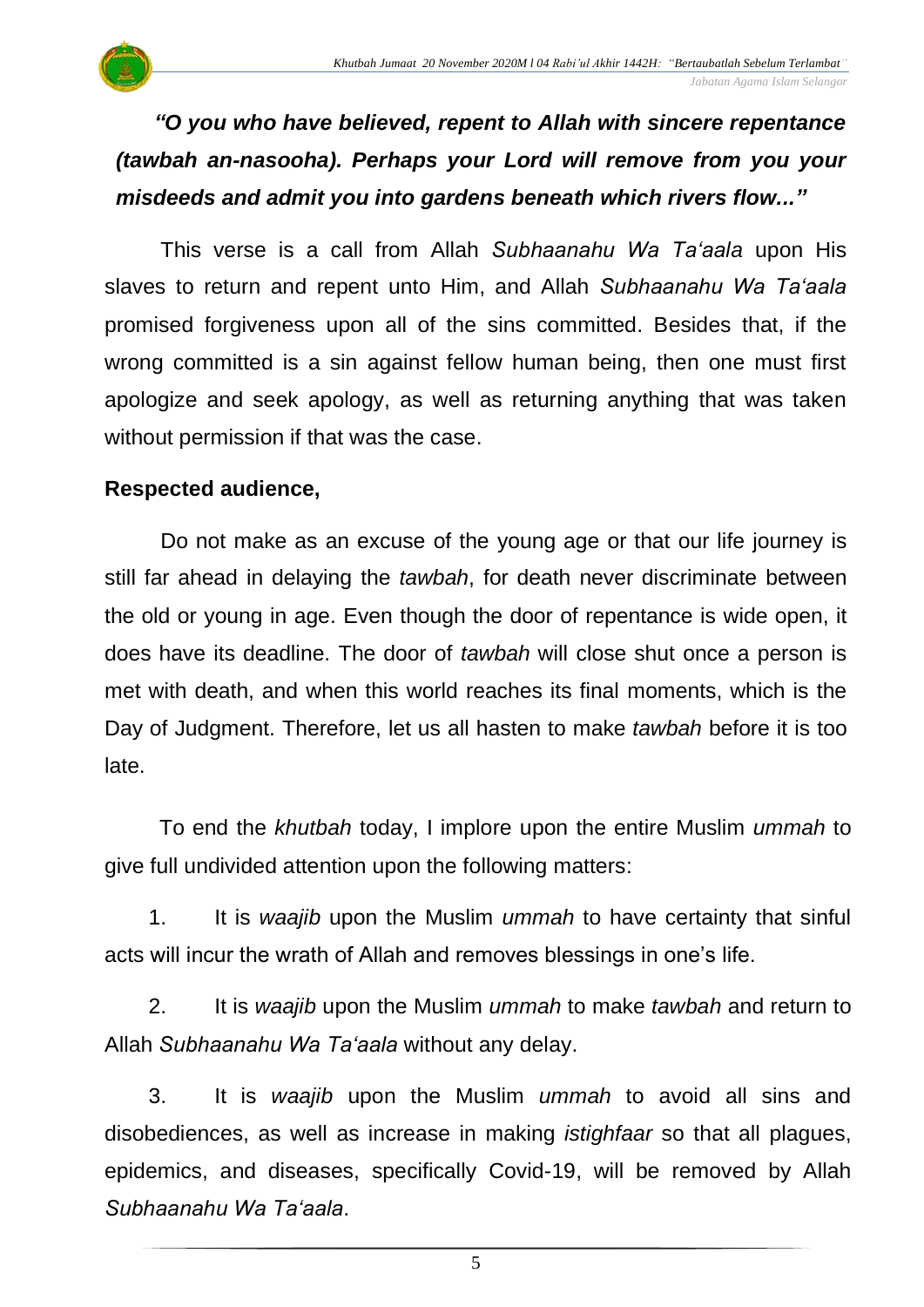

*"Say, "O My servants who have transgressed against themselves [by sinning], do not despair of the mercy of Allah. Indeed, Allah forgives all sins. Indeed, it is He who is the Forgiving, the Merciful."" (az-Zumar 39:53)*

ْ بَارَكَ اللّهُ ۖ لِيْ وَلَكُمْ فِي الْقُرْآنِ الْعَظِيْمِ، وَنَفَعَنِيْ وَإِيَّاكُمْ َ  $\ddot{\cdot}$  $\ddot{\phantom{0}}$  $\frac{1}{2}$ ំ<br>រ  $\frac{1}{2}$ ْ ْ  $\frac{9}{4}$ ֦֧֦֧֦֦֧֝<u>֦</u> ْ <u>و</u>  $\tilde{\mathbf{r}}$  $\frac{1}{2}$ ْ  $\frac{1}{2}$  $\ddot{\phantom{0}}$ ْ <u>ل</u> ان<br>ا  $\frac{1}{2}$  $\frac{1}{2}$ ْ بِمَا فِيْهِ مِنَ الآيَاتِ وَالنِّكْرِ الْحَكِيْمِ وَتَقَبَّلَ مِنِّيْ وَمِنْكُمْ <u>ل</u>و ْ  $\frac{1}{2}$ ْ  $\frac{1}{2}$  $\sum$ ن<br>ا  $\frac{1}{2}$  $\frac{1}{2}$  $\frac{1}{2}$ ْ َ ۔<br>م <u>ر</u> <u>ہ</u>  $\ddot{\cdot}$ ์ $\tilde{\cdot}$ ِ<br>پُ  $\ddot{\phantom{0}}$ ْ  $\frac{1}{2}$ . ์<br>}<br>≮ تِلاوَتَهُ، إِنَّهُ هُوَ السَّمِيْعُ الْعَلِيْمُ ْ َ ់<br>**រ** ُ ْ ا<br>ما  $\frac{1}{2}$  $\frac{1}{2}$ و<br>گ لة<br>•  $\frac{1}{2}$ و<br>گ  $\ddot{\phantom{0}}$  $\frac{1}{2}$ ∫<br>S اًقُولُ قَوْلِيْ هَذَا وَأَسْتَغْفِرُ اللّهَ الْعَظِيْمَ لِيْ وَلَكُمْ وَلِسَاْئِرِ ْ<br><u>،</u>  $\frac{1}{2}$ بر<br>پنج  $\frac{1}{2}$ َ<br>په  $\overline{a}$ ْ لمح ់<br>•  $\frac{1}{2}$ ر<br>بو  $\frac{1}{2}$ <u>ر</u>  $\frac{1}{2}$ ْ <u>ل</u>و  $\tilde{\mathbf{r}}$  $\ddot{\ }$ ْ إ  $\frac{1}{2}$ ْ َ ْ . ُ ر<br>لِّسْلِمَاتِ، فَاسْتَغْفِرُوْهُ إِنَّهُ هُوَ الْغَفُوْرُ الرَّحِيْمُ ْ ن<br>م  $\frac{1}{2}$ י<br>י **ٍ**  $\ddot{\phantom{0}}$ ۔<br>ا ์ $\overline{\phantom{a}}$  $\frac{1}{2}$ و<br>گ ا<br>م  $\frac{1}{2}$  $^{\circ}$ ֦֧֦֧֦ ُ<br>ٌ ْ  $\frac{1}{2}$  $\frac{1}{2}$  $\frac{1}{2}$ ر۔<br>لْمُسْلِمِيْنَ وَالْمُ  $\frac{1}{2}$  $\ddot{\phantom{0}}$ ់<br>( اْل \*\*\*\*\*\*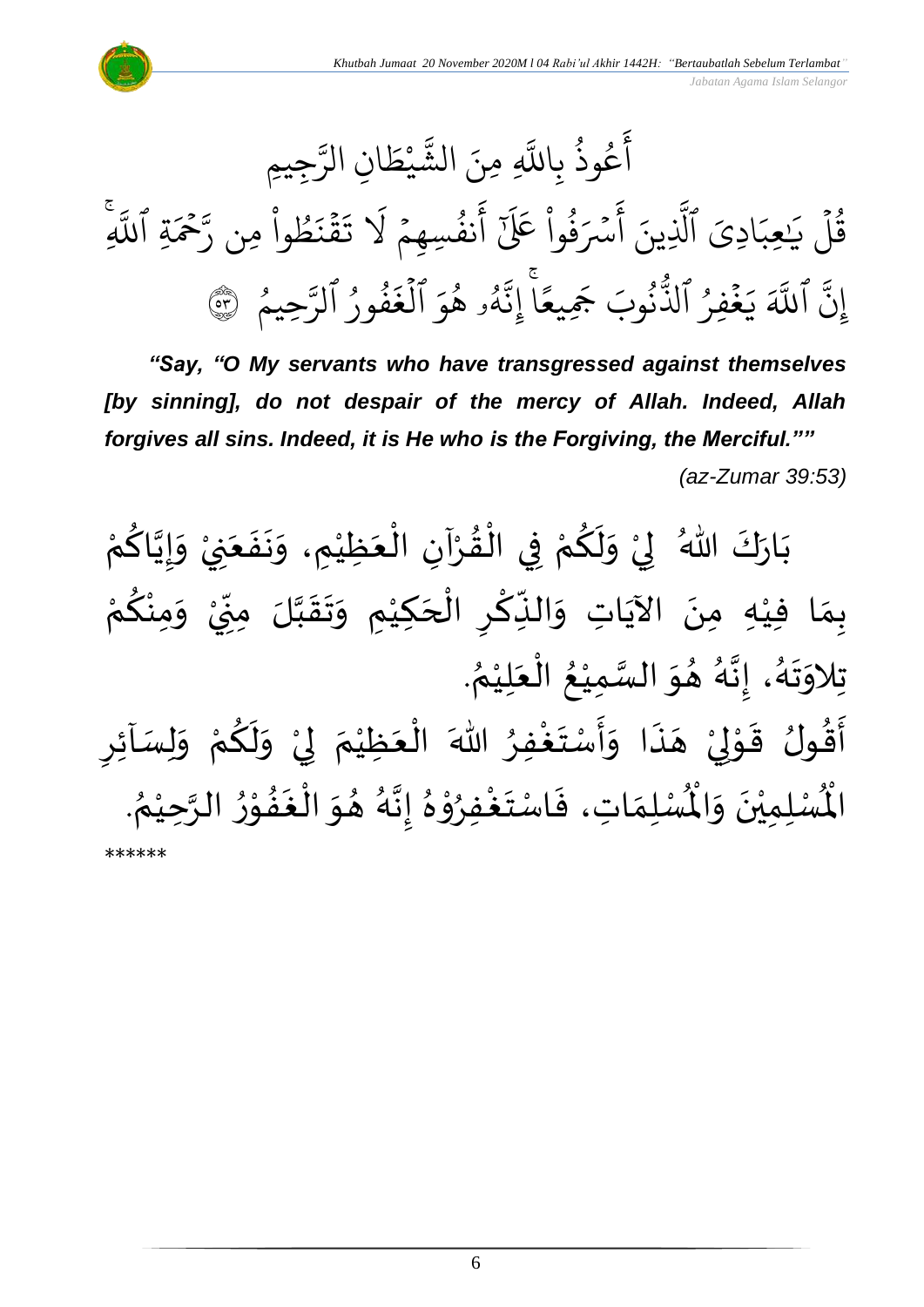*Jabatan Agama Islam Selangor*

### **THE SECOND** *KHUTBAH* ِت ا ب ي الط ِمن ا ن ق ز ر ، و ن ِ ِمي ل سْ ُْ  $\frac{1}{1}$  $\frac{1}{2}$  $\frac{1}{1}$ ا<br>ا َ  $\ddot{\cdot}$  $\frac{1}{2}$  $\ddot{\phantom{0}}$  $\frac{1}{2}$  $\frac{1}{2}$  $\ddot{\phantom{0}}$ ْ اَلْحَمْدُلِلَّهِ الَّذِيْ جَعَلَنَا مِنَ الْمُسْلِمِيْنَ، وَرَزَقَنَا مِنَ الطَّيِّبَاتِ. َ  $\ddot{\phantom{0}}$ ے<br>آ  $\frac{1}{2}$  $\ddot{\phantom{0}}$ ا<br>تار ا<br>آ و<br>و ់<br>?  $\overline{\phantom{a}}$ ֦֧֦֧֦֧֦֧֦֦֜֜֜֜֜֜  $\overline{\phantom{a}}$ ْ ِ أَشْهَدُ أَنْ لَّا إِلَهَ إِلاَّ اللّهُ وَحْدَهُ لاَ شَرِيْكَ لَهُ، وَأَشْهَدُ أَنَّ  $\tilde{\mathbf{z}}$ ا<br>ا ْ سہ<br>ج ٍ<br>و ر<br>زن الا ે<br>ત ب<br>۱  $\frac{1}{2}$ ं<br>ब  $\frac{1}{2}$  $\frac{1}{1}$  $\tilde{\cdot}$ ا<br>•<br>• -<br>:<br>: بر<br>د  $\frac{1}{2}$ ْ  $\ddot{\cdot}$  $\frac{1}{2}$ د<br>گ  $\tilde{\mathbf{r}}$ ٝ<br>ۣ<br>ؙ <u>ر</u>  $\frac{1}{2}$ مُحَمَّدًا عَبْدُهُ وَرَسُوْلُهُ. اَللَّهُمَّ صَلِّ وَسَلِّمْ وَبَارِكْ عَلَى سَبِّدِنَا  $\ddot{\phantom{0}}$  $\frac{1}{1}$  $\frac{1}{2}$ ۔<br>آ .<br>م ْ  $\ddot{\phantom{0}}$  $\frac{1}{2}$ ْ  $\frac{1}{\sqrt{2}}$  $\frac{1}{2}$  $\frac{1}{2}$ ن<br>م و<br>ر<br>ر ة<br>أ َ و<br>گ  $\frac{1}{\epsilon}$ י<br>י و<br>م  $\frac{1}{2}$  $\frac{1}{2}$  $\frac{1}{\lambda}$ و<br>و ْ .<br>م ً<br>ا ت<br>م  $\overline{\phantom{a}}$  $\frac{1}{2}$ مُحَمَّدٍ وَعَلَى آلِهِ وَصَحْبِهِ وَمَنْ تَبِعَهُمْ بِإِحْسَانٍ إِلَى يَوْمِ <u>ل</u> تا<br>م  $\overline{\phantom{a}}$ ๋<br>ጎ  $\overline{\mathbf{1}}$  $\frac{1}{\sqrt{2}}$  $\tilde{\cdot}$ י<br>י ์<br>←<br>▲  $\ddot{\phantom{0}}$ ل ।<br>-<br>-)<br>=<br>= ْ <u>ر</u> ْ ر<br>ر<br>ر َ  $\ddot{\phantom{0}}$ ْ  $\frac{1}{2}$ ์ $\frac{1}{2}$ ֦֧֦֦֧֝<u>֦</u> ِ<br>پا الدِّيْنِ. أَمَّا بَعْدُ، فَيَا عِبَادَ اللّهِ، اِتَّقُواْ اللَّهَ، أُوصِيكُمْ وَإِيَّايَ ؗ<br>ؙ  $\frac{1}{\sqrt{2}}$ ن<br>•  $\frac{1}{2}$  $\frac{1}{2}$ ْ <u>ل</u> ا<br>من َ<br>م ا<br>ا ْ  $\frac{9}{4}$ لة<br>\*  $\sim$  $\frac{1}{1}$ َ  $\frac{1}{2}$ ٍ<br>' ْ<br>ا  $\ddot{\ }$ ت<br>م  $\frac{1}{2}$ .  $\ddot{\phantom{0}}$ تقُوْنَ ֦֧֦֧֦  $\frac{9}{4}$ ان<br>المبا  $\ddot{\hspace{0.1cm}}$ بِتَقْوَى اللّٰهِ فَقَدْ ۖ فَازَ الْمُ  $\ddot{\cdot}$  $\frac{1}{2}$ **ٔ**  $\frac{1}{2}$  $\frac{1}{2}$  $\ddot{\ }$ ّ<br>مو  $\ddot{\phantom{0}}$ <u>ر</u><br>-

### **Dear respected audience,**

Let us continue to have the *taqwa* of Allah *Subhaanahu Wa Ta'aala*, remain united, and firmly cling upon authentic teachings of Islam according to the creed of *Ahl as-Sunnah wal-Jamaa'ah*. Also, we must remain disciplined and obligated in adhering to the Standard Operating Procedure (SOP) that had been stipulated by the government and JAIS (Selangor Islamic Religious Department), as well as sincerely supplicating so that the chain of Covid-19 will be severed.

ؙۊؙ۠ڡؚنَاتِ  $\ddot{\phantom{0}}$ ់<br>: ُْ ُؤْمِنِيْنَ وَالْمُ  $\frac{1}{2}$  $\ddot{\phantom{0}}$ ْ ់<br>: ہ<br>ا ِ<br>لْمُسْلِمَاتِ وَالْمُ  $\frac{1}{2}$  $\frac{1}{2}$ ِ<br>اَللَّهُمَّ اغْفِرْ لِلْمُسْلِمِيْنَ وَالْمُ  $\frac{1}{2}$  $\ddot{\phantom{0}}$ ់<br>**រ** ›<br>ለ ់<br>( ِ<br>و ن<br>م ر<br>ر<br>ر ا<br>آ  $\mathbf{r}$ الأَحْيَاءِ مِنْهُمْ وَالأَمْوَات، إِنَّكَ سَمِيْعٌ قَرِيْبٌ مُ َ ֦֧֦֦֦֝֝**֦** --<br>ع ْ ُ<br>در ْ  $\ddot{\ }$ ់<br>្ -<br>ع  $\frac{1}{2}$ )<br>ጎ ه<br>**د،** ي ر ق ِ  $\ddot{\ddot{\cdot}}$ ٌ ، إِنَّكَ سَمِيْعٌ قَرِيْبٌ مُجِيْبُ الدَّعَوَاتِ ْ اتا<br>ب  $\ddot{\ }$ .<br>م ان<br>ا ُ ْ وَيَا قَاضِيَ الْحَاجَاتِ. اَللَّهُمَّ إِنَّا نَسْأَلُكَ وَنَتَوَسَّلُ إِلَيْكَ بِنَبِيِّكَ  $\frac{1}{1}$  $\frac{1}{2}$  $\frac{1}{2}$  $\ddot{\phantom{0}}$ **ٍ**<br>-ْ َ<br>ا ।<br>-<br>-ان<br>سا  $\frac{1}{2}$  $\ddot{\phantom{0}}$  $\ddot{\phantom{0}}$ َ<br>م ِ<br>پہ  $\frac{1}{2}$  $\ddot{\phantom{0}}$ اتا  $\frac{1}{2}$ لة<br>الم و<br>ر<br>ر ا<br>آ  $\overline{\phantom{a}}$  $\overline{\phantom{a}}$ ו<br>ל  $\overline{a}$  $\ddot{ }$  $\ddot{\phantom{0}}$  $\frac{1}{2}$ ْ .<br>الأَمِيْنِ، وَنَسْأَلُكَ بِأَسْمَآئِكَ الْحُسْنَى، وَصِفَاتِكَ الْعُظْمَى، أَنْ شہر<br>پنجابی ์ ֦֧֦֧֦֧֦֧֦֧֦֧֦֧֦֧֦֧֦֧֦֧֦֧֦֧֝֝<br>**֧** }<br>• ا<br>ا  $\ddot{\cdot}$  $\frac{1}{2}$  $\ddot{\phantom{0}}$ و<br>ا ے<br>م  $\frac{1}{2}$  $\frac{1}{2}$ <u>ر</u><br>-ُمُ<br>ا ا<br>من<br>من **→**<br>→  $\frac{1}{2}$ ់<br>រ .<br>چ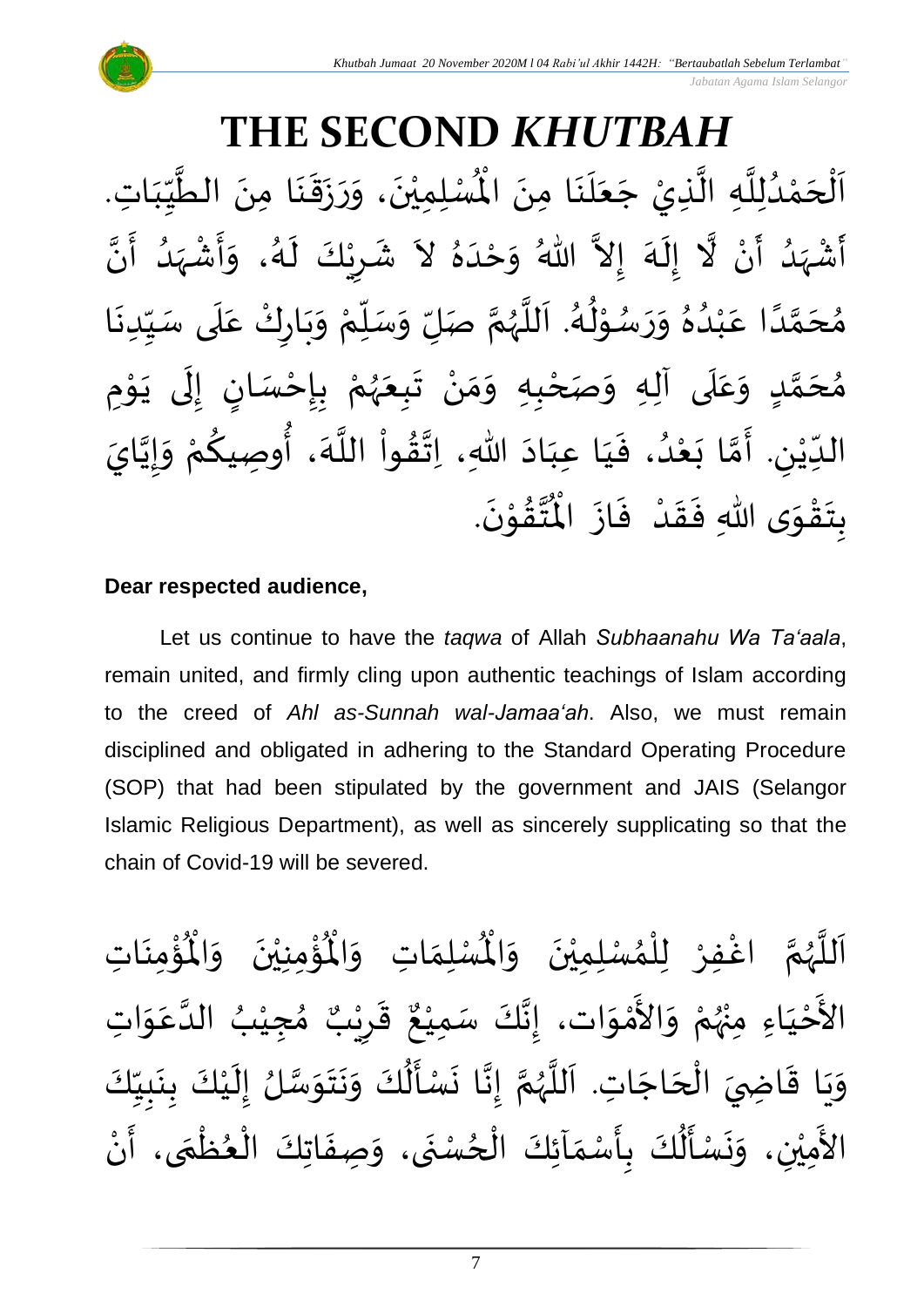$\ddot{\mathbf{r}}$ تَحْفَظَ بِعَيْنِ عِنَايَتِكَ الرَّبَّانِيَّةِ، وَبِحِفْظِ وِقَايَتِكَ الصَّمَدَانِيَّةِ، ֦֧֦֧<u>֦</u>  $\frac{1}{2}$  $\frac{1}{2}$ ا<br>ا ن<br>تار<br>۱ ن<br>ا  $\ddot{\phantom{0}}$  $\ddot{\phantom{0}}$ ់<br>( ي  $\frac{1}{2}$ َ  $\ddot{\cdot}$  $\ddot{\phantom{0}}$ اتا<br>ا  $\frac{1}{1}$  $\frac{1}{2}$ ا<br>ما  $\ddot{\phantom{0}}$  $\ddot{\phantom{0}}$ جَلاَلَةَ مَلِكِنَا الْمُعَظَّمِ، سُلْطَان سلاڠُور، سُلْطَان شَرَفُ ِ<br>ا  $\sim$ ُ<br>و ্যু  $\mathbf{r}$ ់<br>( و<br>م }<br>ዹ  $\mathbf{r}$ ّ<br>أ ُ<br>ُ' ا<br>ا  $\frac{1}{2}$ ُّ<br>پُ مَلِكِنَا الْمُ ا<br>با  $\frac{1}{2}$ <sup>ٍ</sup> الدِّين ادريس شاه الحاج، ابن المرحوم سُلْطَان صَلاَحُ ्<br>र  $\mathbf{r}$ ់<br>( و<br>م ر<br>س ا<br>: الدِّين عبد العزيز شاه الحاج. اَللَّهُمَّ أَدِمِ الْعَوْنَ وَالْهِدَايَةَ  $\ddot{\phantom{0}}$  $\frac{1}{1}$ ْ  $\frac{1}{2}$  $\ddot{\phantom{0}}$ ֝<br>֧֝֝֝֝֝֝**֟**  $\frac{1}{2}$ ֧֦֧֦֧֦֧<br>֧ ।<br>।<br>।  $\sum_{i=1}^{n}$ ن<br>م ر<br>ر<br>ر ا<br>ا ا<br>آ  $\frac{1}{\sqrt{2}}$ وَالتَّوْفِيْقَ، وَالـصِّحَّةَ وَالسَّلامَةَ مِنْكَ، لِوَلِيِّ عَہْدِ سلاَغُور،  $\frac{1}{2}$  $\ddot{\phantom{0}}$ ة<br>م  $\frac{1}{2}$  $\frac{1}{2}$ ْ ់<br>្ الله  $\frac{1}{2}$ )<br>ፌ ٝ<br>ۣ<br>ؙ ِ<br>م  $\frac{1}{2}$ .<br>بر إ  $\ddot{\ }$ ំ<br>•  $\ddot{\cdot}$  $\frac{1}{2}$ ان<br>س ت**ڠك**و أَمِير شَاه، اِبْنِ السُّلْطَان شَرَفُ الدِّين ادريس شاه י<br>י ُ ্যু  $\mathbf{r}$ ْ  $\frac{2}{\sqrt{2}}$ ْ َ .<br>نیا الحاج، فِي أَمْنٍ وَصَلاَحٍ وَعَافيَةٍ بِمَنِّكَ وَكَرَمِكَ يَا ذَاالْجَلالِ  $\overline{\phantom{a}}$ ֧֦֧֦֧֦֧֧֧֧֧֧֪֪֪֪֛֛֛֛֛֛֪֛֛֓֝֝֝֝֬֟֓֟֓֟֓֟֓֟֓֝֬֟֓֟֓֟֓֟֓֟֓֟֓֟֓֟֓֝֟֓֟֓֝֟֓֟֓֝֬֟֓֝֟֓֟֓֟֝֟ نو<br>په  $\ddot{\phantom{0}}$ َ  $\frac{1}{2}$  $\frac{1}{2}$  $\frac{1}{2}$  $\sum_{i=1}^{n}$  $\frac{1}{1}$ .<br>م  $\frac{1}{2}$ **∶**  $\sim$  $\frac{1}{2}$ <u>لي</u> י<br>م  $\tilde{\epsilon}$ ا<br>ا وَالإِكْرَامِ. اَللَّهُمَّ أَطِلْ عُمْرَهُمَا، مُصْلِحَيْنِ لِلْمُوَظَّفِيْنَ وَالرَّعِيَّةِ  $\frac{1}{2}$ ๋<br>ለ ٝ<br>ا ْ ي  $\overline{\phantom{a}}$ ,<br>ጎ  $\frac{1}{2}$ )<br>**ይ** ់<br>ត =<br>م  $\frac{1}{2}$ ن<br>م ر<br>ر<br>ر ا<br>آ ا<br>آ ।<br>।<br>। .<br>م  $\frac{1}{2}$ ات<br>ا ان<br>ا  $\frac{1}{2}$  $\ddot{\phantom{0}}$ ់<br><sup>•</sup> وَالْبِلاَدِ، وَبِلّغْ مَقَاصِدَهُمَا لِطَرِيقِ الْهُدَى وَالرَّشَادِ.  $\mathbf{r}$  $\frac{1}{2}$  $\frac{1}{1}$ ر<br>ر<br>ر ֦֧֦֧֦֧֦֧֦֟֜֜֜֜֜֜֜<br>֧ׅׅ֝֜֜֜֜֜֜֜֜֜֜֜֝֜֜֝֜<del>֟</del> <u>ر</u>  $\ddot{\phantom{0}}$  $\frac{1}{\lambda}$  $\frac{1}{2}$ َ  $\frac{1}{2}$  $\frac{1}{2}$ ໍ່<br>່  $\frac{1}{1}$  $\frac{1}{2}$  $\frac{1}{2}$  $\tilde{\phantom{a}}$ ֦֧֦֧֦֧֦֧֦֧֦֧֦֧֦֧֜֜֓֓<br>**֡**  $\tilde{ }$ 

ن<br>م اَللَّهُمَّ يَا دَافِعَ الْبَلَاءِ، اِدْفَعْ عَنَّا هَذَا الْوَبَاءَ وَالْبَلَاءِ وَالْمَرَضَ و<br>ر<br>ر ا<br>آ  $\mathbf{r}$ يَا دَافِعَ الْبَلَاءِ، اِدْفَعْ عَنَّا هَذَا الْوَبَاءَ وَالْبَلَاءِ وَالْمُ  $\frac{1}{2}$ َ<br>ا  $\frac{1}{1}$ ֦֧֦֧֦֧֦֧֦֟֜֜֜֜֜֜֜<br>֧ׅׅ֝֜֜֜֜֜֜֜֜֜֜֜֝֜֜֝֜<del>֟</del>  $\frac{1}{2}$  $\frac{1}{2}$  $\ddot{\phantom{0}}$  $\frac{1}{2}$ ֦֧֦֧֦֧֦֧֦֦֟֜֜֜֜֜֜֜֜<br>֧ׅׅׅׅ֛֝֜֜֜֜֜֜֜֜֜֝֜֜֝֜֜֝֜  $\ddot{\cdot}$  $\overline{\phantom{a}}$ ان<br>ب .<br>م ֦֧<u>֦</u>  $\ddot{\cdot}$ ْ  $\overline{\mathbf{r}}$ َ ֦֧֦֧֦֧֦֧֦֧֦֧֦֟֓<br>֧ׅׅׅ֛֛֝֜֜֜֜֜֜֜֜֜֜֜֜֜֜֝֜֜֝֜֝֟  $\ddot{\phantom{0}}$  $\sim$  $\ddot{\phantom{0}}$ ُ .<br>وَالْشَّدَائِدَ وَالْمِحَنَ، بِلُطْفِكَ يَا لَطِيْفُ إِنَّكَ عَلَى كُلِّ شَىْءٍ  $\overline{\mathbf{1}}$ ِ<br>م .<br>با<br>:  $\frac{1}{2}$ ُ  $\mathbf{r}$  $\ddot{\phantom{0}}$ ֦֧֦֧֦֧֦֧֦֧֦֧֦֧֧֦֧֧֦֧֦֧֦֧֦֧֦֧֝֝֝֟֓֓֜֓֟֓֟֓֜֓֟֓֟֓֟֓֟֓֟֓֟֓֟֓<br>**֧** ٍ<br>ا <u>ر</u><br>:  $\ddot{\phantom{0}}$  $\overline{\phantom{a}}$ )<br>م  $\frac{1}{2}$  $\frac{1}{1}$  $\frac{1}{1}$ اند<br>المع  $\frac{1}{2}$ ْ  $\tilde{\cdot}$ . و<br>م وَبِالْإِجَابَةِ جَدِيْرٌ ٝ<br>ؙ  $\frac{1}{2}$ ֦֧֦֧֦֧֦֧֦֧֦֧֦֧֦֧֦֧֧֦֧֜֜֓֓֜֜֜֓֓<br>֧ׅ֧֜֜֜֜֜֜֜֜֜֓֬֓  $\frac{1}{2}$  $\frac{1}{2}$ و<br>م قَدِيْرٌ ْ ا<br>: قُِيَ َّ ت م ا لِل و ہ<br>1  $\ddot{\cdot}$ ن ل ہ<br>1  $\frac{1}{2}$ اجُعَ  $\frac{1}{2}$ َ<br>م عَيْنِ وَ و<br>م ر<br>م ِ<br>ج أ  $\ddot{\tilde{}}$  $\frac{1}{2}$ ىر<br>مە ر ا ق ور  $\ddot{\cdot}$ تِنَ<br>نِ َہمَ<br>ٌ ، بة<br>مراجع<br>مر ں<br>,<br>, ر ذ و<br>په  $\frac{1}{\alpha}$ ا و  $\ddot{\cdot}$ ِجن  $\frac{1}{\alpha}$ زَوْر <u>ء</u> ا <<br>ح أ ؚ<br>ٛ ا ِمن  $\ddot{\cdot}$  $\tilde{\mathbf{t}}$ رَ<br>فَبۡ لَنَـۡ ا ه  $\ddot{\cdot}$ بر<br>ند ِ<br>پر بت<br>ب ِ<br>ا ر ا  $\frac{2}{3}$ ام  $\frac{1}{2}$ إِمَامًا. رَبَّنَا ءَاتِنَا فِي ٱلدُّنْيَا حَسَنَةً وَفِي ٱلْأَخِرَةِ حَسَنَةً وَقِنَا عَذَابَ ذ ِ<br>م ا ع  $\ddot{\cdot}$ قِن  $\frac{1}{\alpha}$ و ׇ֦֧֝<br>֧֛֧֧֧֧֧֦֧֦֧֦֧֦֧֦֝֓֟֝֓֟֝֓֝֓֝֓֟׆<del>֛</del> ة  $\ddot{\cdot}$ ۔<br>حَسَنَ ةِ ح ِ ِفِي الْأَخِرَ  $\frac{1}{\alpha}$ و ׇ֦֧֝<br>֧ׅ֧֧ׅ֧֧֦֧֧֧֦֧֦֧֝֓֝֓֝֝֓֝֬<br>ׇ֧֧֧֧֧֧֧֧֧֧֧֧֧֝֬֝֝֝֟֝֬֟֟֬ ة ِ<br>پ ِ<br>حَسَنَ ا ح  $\frac{1}{1}$ جر<br>نبيہ  $\ddot{\cdot}$ و<br>سا ا ِِف ٱدل  $\ddot{\cdot}$ اتِن  $\tilde{\epsilon}$ ء  $\tilde{1}$ ا  $\ddot{\cdot}$ ند<br>ند ِ<br>پر بت<br>ب ِ<br>ا ر ِ ار اًلتَّارِ ۞.